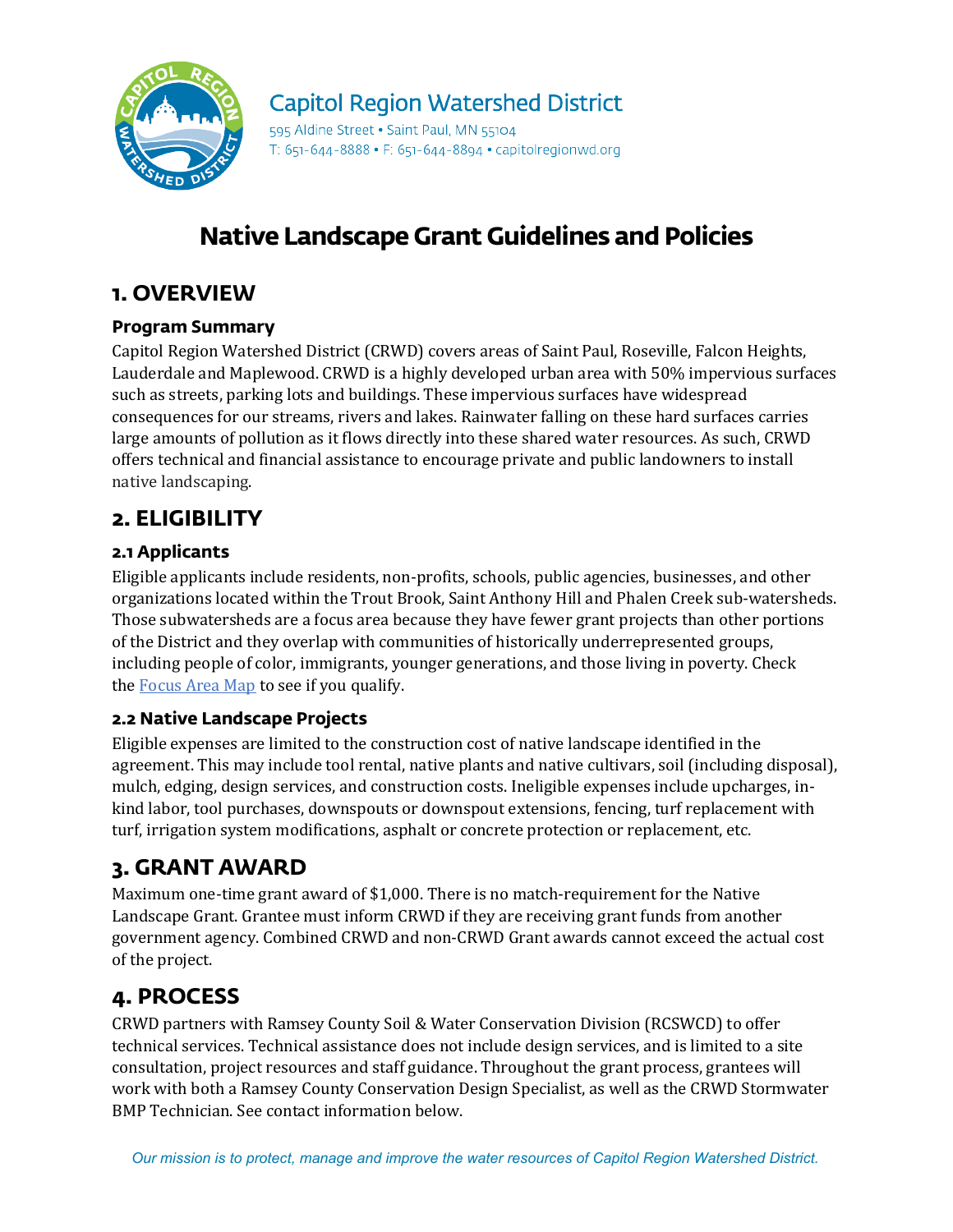#### **4.1 Application**

- 1. Complete the application and submit to the Stormwater BMP Technician for approval.
- 2. If approved, the Stormwater BMP Technician will send you a Stewardship Grant Program Agreement to sign. Do NOT begin construction of your project until you have received the fully executed grant agreement.

#### **4.2 Grant Agreement and Other Potential Permits**

- 1. The Stormwater BMP Technician will send you the grant agreement with instructions on how to sign electronically. Alternative methods to sign the grant agreement will also be available.
- 2. Review local ordinances and obtain required permits, if applicable.

#### **4.3 Grant Reimbursement/Payment**

- 1. Contact the Stormwater BMP Technician when the project is complete for the Reimbursement Form.
- 2. Complete the Reimbursement Form and attach itemized receipt(s) or invoice(s) that show proof of payment, a list of the installed native plants and/or cultivars, and at least two photographs of the completed project. Photos must show entire garden and be taken from different angles.
- 3. Send completed form and attachments to the Stormwater BMP Technician.
- 4. CRWD staff will review Reimbursement Form and attachments per the Native Landscape Grant Policies and may conduct a site visit to confirm the completion of the project before processing reimbursement.
- 5. Reimbursement check will be mailed to grantee within 60 business days of project approval.

# **5. APPLICATION REQUIREMENTS**

Applications for the Native Landscape Grant are accepted year-round. An application must be submitted to CRWD for review. Refer to the Process Guidelines for the application process.

## **6. MATCH REQUIREMENTS**

No match requirement.

### **7. APPROVAL**

It is CRWD's responsibility to guarantee program funds are used efficiently. Staff at CRWD will examine application and reimbursement materials to assure cost-effective methods and materials were used to implement projects. CRWD holds the right to withhold funds or terminate agreements that do not meet design specifications or follow program agreements, policies and guidelines.

### **8. AGREEMENT**

The Stewardship Grant Program Agreement will be executed by CRWD upon approval by the District Administrator.

#### **8.1 Project Schedule**

Fully executed Stewardship Grant Program agreements are valid for 2 years. Native landscape projects started before the agreement is fully executed do not qualify for funding; including materials purchased prior to the fully executed agreement. CRWD reserves the right to withdraw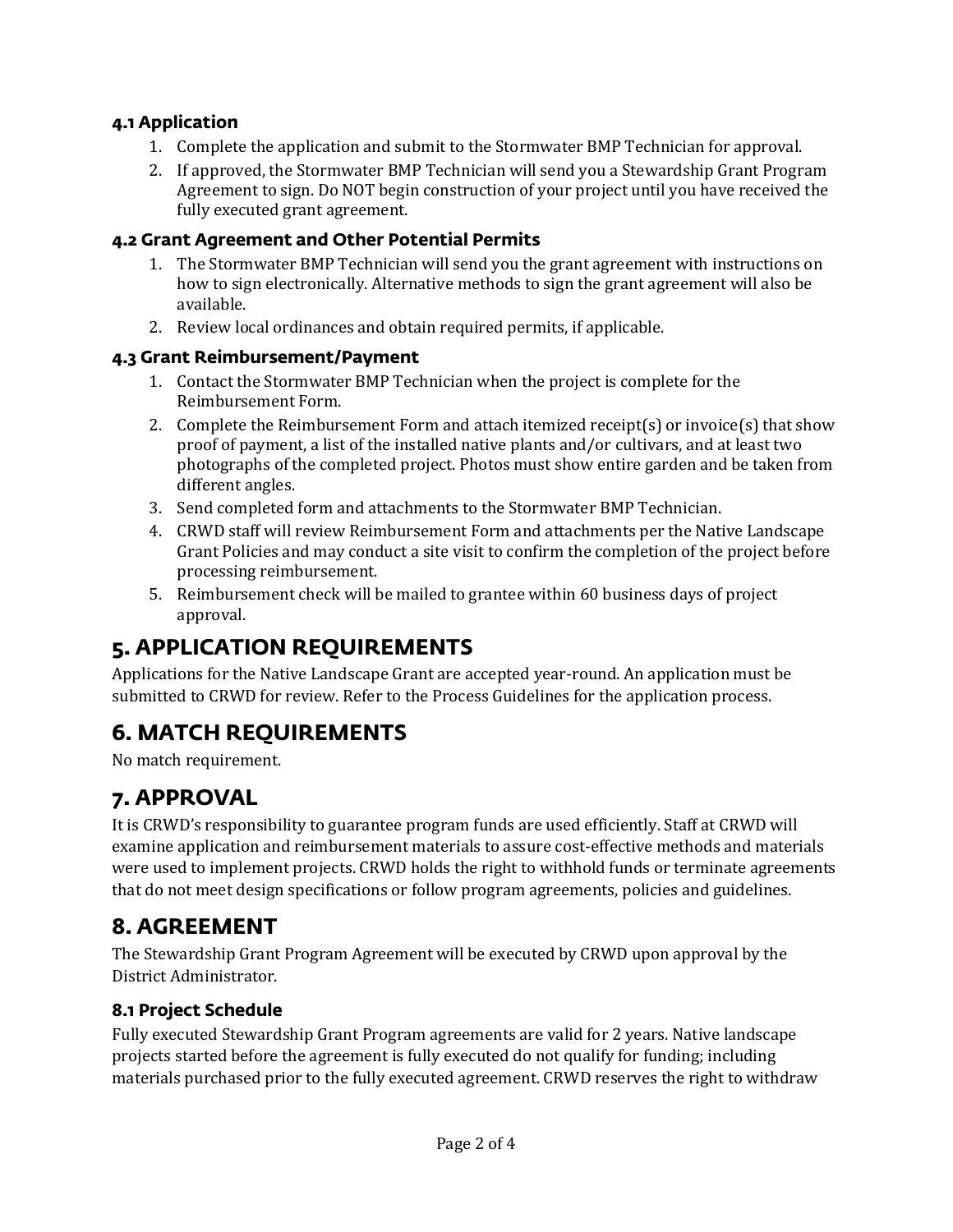project funding if the project is not completed by the termination date unless a written contract amendment is executed between both parties.

#### **8.2 Amendment**

Any amendment to the Stewardship Grant Program Agreement terms shall be approved by the CRWD Administrator and must be signed by both parties upon mutual agreement.

# **9. CONSTRUCTION MANAGEMENT**

It is the sole responsibility of the grantee to manage the construction of the native landscape project. Projects must be constructed per the Native Landscape Grant Guidelines.

## **10. PAYMENT/REIMBURSEMENT**

Native Landscape Grant awards are issued as a reimbursement after a project has been completed and approved by CRWD. Reimbursements are issued in the form of a check and will be mailed to the address provided on the application. Allow up to 60 business days to receive reimbursement after the reimbursement form is submitted. Receipts and invoices submitted with the Reimbursement Form must be itemized and show proof of payment prior to reimbursement. All submitted items will be reviewed by CRWD staff for eligibility. CRWD holds the right to withhold, adjust or deny grant awards based on reimbursement materials or site inspection.

# **11. OPERATION AND MAINTENANCE REQUIREMENTS**

Grantee operation and maintenance (O&M) is required for all Native Landscape Grant projects. The Maintenance Plan is incorporated into the Stewardship Grant Program Agreement as EXHIBIT B and is the sole responsibility of the grantee. All native landscape / pollinator friendly habitat projects have a minimum 5-year O&M requirement unless otherwise stated in the Stewardship Grant Program Agreement, and the native landscape / pollinator friendly habitat must be installed for the entire life span of the O&M requirement(s). If a grantee relocates, they must inform CRWD of the relocation.

CRWD inspects Native Landscape Grant projects and provides feedback to grantees. Grantees will allow CRWD staff access to the property to conduct project inspections. CRWD will notify grantees in advance of an upcoming inspection.

### **12. PERMITTING**

The grantee is responsible for securing and complying with all permits and/or other legal requirements applicable to the work. The applicant must have all required permits and approvals prior to beginning work or the project will be considered ineligible for reimbursement.

# **13. CONFORMANCE TO POLICIES**

CRWD reserves the right to refuse disbursement of funds for the project if it is not completed in accordance with these policies or the terms of the executed Stewardship Grant Program Agreement.

## **14. SIGNAGE**

CRWD will be permitted to place reasonable signage on the project property informing the public about the native landscaping and the CRWD Native Landscape Grant Program.